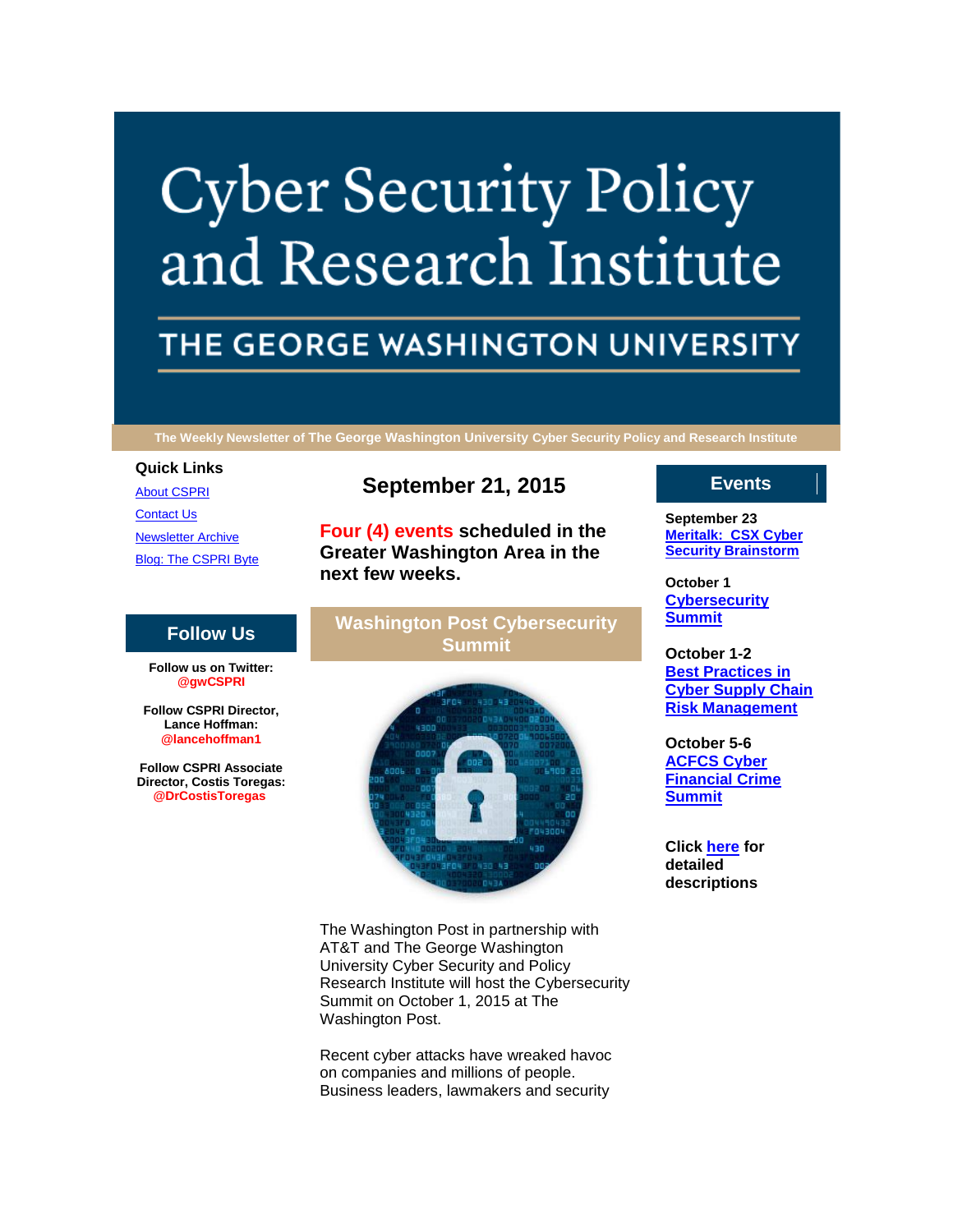experts will discuss and debate the newest tools for cyber defense and policies to better protect companies, consumers and citizens.

Reserve your seat by clicking **[here.](http://r20.rs6.net/tn.jsp?f=001XEMukuGJTG1vg5iKMYfn4zCR5Od5DINHsXYiTBwOAC5OtsHrshEi56dfZ7EAvNJze2zNIx9Nt2epljumbN0FRp33kN299KKNCc3MIfN0GmQmUUTRzcpAskjBKtO1kyWSx8paYmfHWBcJnK5w3DyKIuubHnMSuSGmkhBH61aUxjj_dsyiN6cnNaPJEY0vDjB4k4jCUJHN-_Czy7IXql4QpE0ZqbfRQqioYdGL8r5MnhIPjSTKfNR4nzhDczSfv0o5KIljRHQM1h3KleTNRvy9QQ==&c=sLc4eMlxkd8Zj7Kc2leNb1-QC3GYjjmEeHZ6v9KCFZh9knyB8hq2Xw==&ch=7x5Inpt5qOHsneuVFKSb5EVvcrnNX8KTBFwtObBJAlOEA9oSob0UwQ==)**

#### **Cyber Security Policy News**

#### **US and China: Cyberspace update**

-The U.S. and China are trying to work out what could soon become the first arms control agreement for cyberspace, with each embracing a commitment by each country that it will not be the first to use cyberweapons to cripple the other's critical infrastructure during peacetime. "While such an agreement could address attacks on power stations, banking systems, cellphone networks and hospitals, it would not, at least in its first version, protect against most of the attacks that China has been accused of conducting in the United States, including the widespread poaching of intellectual property and the theft of millions of government employees' personal data," writes David E. Sanger. Read more [here.](http://r20.rs6.net/tn.jsp?f=001XEMukuGJTG1vg5iKMYfn4zCR5Od5DINHsXYiTBwOAC5OtsHrshEi56dfZ7EAvNJzMVl7CYx5JFWeE7yXdFp1oyniExvAnwOIuzar_fDhju0US4OHCc6tsIKzsKCv3fGxXEtny1r7OezJ81k46tpDXHJXwjAq_P_5dhGJumt80SpQ6WTEe6ovHpJ0ghqYaCR3wZJV7zta06ltwA3vREvhoIWqlrW9yHYtux8Lan8HY5mneBMvNfVi0IVl-FTqy6lQy7RMadHJhNlkIvT0zMPMbOjE7OK2-hzn2Tzr4dwq9RhBv0VUakxHEJ2-2QMsJDFwAeTRc1IQo5I=&c=sLc4eMlxkd8Zj7Kc2leNb1-QC3GYjjmEeHZ6v9KCFZh9knyB8hq2Xw==&ch=7x5Inpt5qOHsneuVFKSb5EVvcrnNX8KTBFwtObBJAlOEA9oSob0UwQ==)

#### **Government surveillance and cell phones**

-The National Journal is running [a primer](http://r20.rs6.net/tn.jsp?f=001XEMukuGJTG1vg5iKMYfn4zCR5Od5DINHsXYiTBwOAC5OtsHrshEi56dfZ7EAvNJzUPkMmxYr2gJh8XG5RP2JZUQnFzSAfFWn0U2GstrDVKrvP2UMViQKfhiu-6UkGN9uIwnDUDb_ZLVWm8JFE-DI7sdZtXq-lw5pOdVTlNTdgLStdLWas6IeApMrG5R_JYe7DQaLIta-vXdQbJvY_yZqdhecsUi70mR8Ab0Fz9AZxum67K3SwAVSmBG9Z9cJPe5rOnPKpPekxvyLHSlwS-POfRmhI_YwuweH&c=sLc4eMlxkd8Zj7Kc2leNb1-QC3GYjjmEeHZ6v9KCFZh9knyB8hq2Xw==&ch=7x5Inpt5qOHsneuVFKSb5EVvcrnNX8KTBFwtObBJAlOEA9oSob0UwQ==) on How the Government Surveils Cellphones, cataloging all the different ways the government can use your mobile devices to eavesdrop on citizens. "If law enforcement wants to surveil your cellphone, they have two ways to do it: They can do it through a phone company; or they can do it directly, using a device like a Stingray," writes Robinson Meyer in a story that first ran in The Atlantic.

#### **2016 Presidential race websites fail privacy standards**

-Most Web sites for the 2016 Presidential race fail basic privacy standards, according to a review by a security and privacy group. "Some websites failed due to nonexistent or inadequate privacy policy disclosures. Others flunked because they reserve the right to liberally share or sell their donors and site visitors' personally identifiable information ... with unaffiliated third parties that the candidates deem as like-minded organizations," according to a report released by the Online Trust Alliance. The information that can be shared includes addresses, phone numbers, employer information and even passport numbers, the report warns. The Hill ha[smore coverage](http://r20.rs6.net/tn.jsp?f=001XEMukuGJTG1vg5iKMYfn4zCR5Od5DINHsXYiTBwOAC5OtsHrshEi56dfZ7EAvNJz8wPrEHDfpPxnzSef4sd_bunPa_Tgl4ElyoraYTVWt0HUKKLMLwlFiXxILhUvPI5O-vKR3UYTccc5MtQCGTO_s03rYEegOeJnQIB8eQ2NtYPpnSpLcnIa5Pj7GzXW_G8F3mji5UfV8tJiJahYNuhFTkBQQhON2BLTuC1DTGq7y_sB_3DioQPCm7V6L9tvlh4XipyVGmMm__U2ZAmeMw2PnyXZsEjWUUXV&c=sLc4eMlxkd8Zj7Kc2leNb1-QC3GYjjmEeHZ6v9KCFZh9knyB8hq2Xw==&ch=7x5Inpt5qOHsneuVFKSb5EVvcrnNX8KTBFwtObBJAlOEA9oSob0UwQ==) of the report.

#### **Target Corp. under fire over data breach**

-A federal judge last week [cleared the way](http://r20.rs6.net/tn.jsp?f=001XEMukuGJTG1vg5iKMYfn4zCR5Od5DINHsXYiTBwOAC5OtsHrshEi56dfZ7EAvNJzbBekdUiV9vYVw8EtpTgFXXmHNTsAzDbMBaLIY6J8nffCaCeeb7LL3bnf_d0cp3LvBThn3XCQwl2YYX1KB8dYPP1nH0BQYMIwqZrwL03zRnFptK1tDxU4o9fUC8MZSQAchyoUMyYQ-tk2NNeyKK2vAyOzpQ45yEiY_JXamZ1GEb3LqIZLgT3mjNrEm2Z9UB0FfOU1hErrr0YD7qBHmRbIAdxyNSfFKuw3&c=sLc4eMlxkd8Zj7Kc2leNb1-QC3GYjjmEeHZ6v9KCFZh9knyB8hq2Xw==&ch=7x5Inpt5qOHsneuVFKSb5EVvcrnNX8KTBFwtObBJAlOEA9oSob0UwQ==) for banks to go after Target Corp. for damages related to the costs incurred by replacing 40 million credit and debit cards stolen by hackers in the 2013 breach. No doubt Exhibit A in the plaintiff's case will be a confidential internal penetration test conducted just days after the breach. Security journalist Brian Krebs